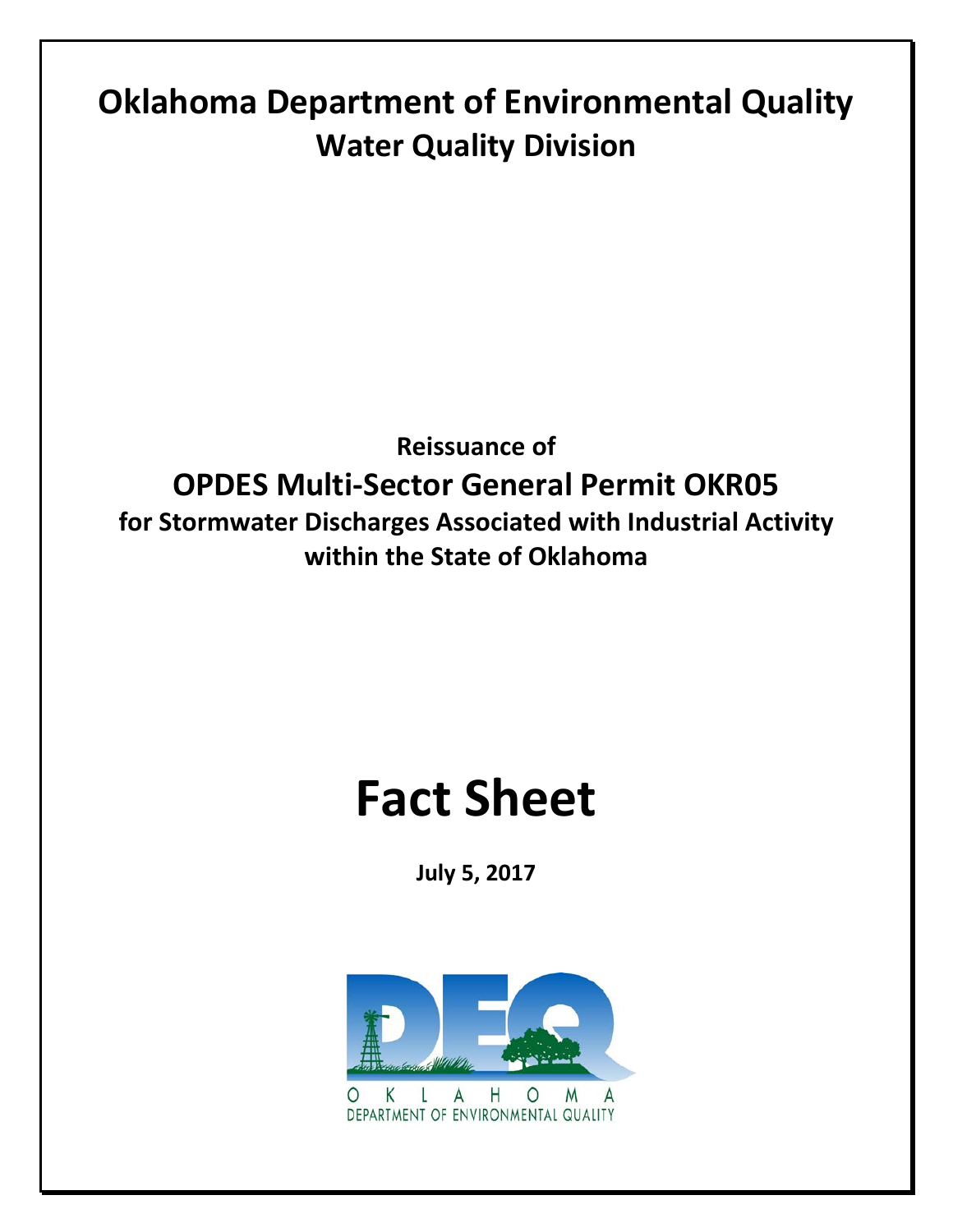# **Introduction**

The Oklahoma Department of Environmental Quality (DEQ) is reissuing the OPDES Multi-Sector General Permit (MSGP) OKR05 for stormwater discharges associated with industrial activity within the state of Oklahoma. This Permit will replace the 2011 OKR05 permit that expired on September 4, 2016. All existing and new facilities must obtain an Authorization under this new 2017 OKR05 permit in order to discharge stormwater associated with industrial activity.

Under Section 402(p) of the Clean Water Act (CWA), the US Environmental Protection Agency (EPA) promulgated regulations [\(40 CFR § 122.26\)](http://www.ecfr.gov/cgi-bin/text-idx?SID=0547c823a7dc745bbc7981d3266c58c0&mc=true&node=pt40.22.122&rgn=div5), known as the *Phase I Stormwater Program*, that established permit requirements for stormwater discharges associated with industrial activity. On September 9, 1997, EPA delegated all the responsibility to DEQ to administer stormwater discharges associated with construction and industrial activities and from Municipal Separate Storm Sewer Systems (MS4s). This delegation excluded facilities located on Indian Land, Oil & Gas Exploration fields, and Agricultural Services & Forestry. DEQ issued its first MSGP GP-00-01 on October 2, 2000. This Permit included provisions that industrial facilities in 29 different industrial sectors implement control measures and prepare site-specific *Stormwater Pollution*  **Prevention Plan (SWP3)**. In addition, the OKR05 permit included a 30<sup>th</sup> sector, available for DEQ to permit additional industrial activities that the DEQ determines require permit coverage for industrial stormwater discharges not included in the other 29 industrial sectors. Currently, an estimated 1,654 facilities are authorized to discharge (or are covered) by the 2011 OKR05 permit. The industrial sectors are listed in the following table:

| <b>Sector A - Timber Products</b>                                                                  | Sector P - Land Transportation                                                                        |
|----------------------------------------------------------------------------------------------------|-------------------------------------------------------------------------------------------------------|
| <b>Sector B</b> – Paper and Allied Products Manufacturing                                          | <b>Sector <math>Q</math></b> – Water Transportation                                                   |
| Sector C - Chemical and Allied Products Manufacturing                                              | Sector R - Ship and Boat Building or Repairing Yards                                                  |
| Sector D - Asphalt Paving and Roofing Materials<br><b>Manufactures and Lubricant Manufacturers</b> | Sector S - Air Transportation Facilities                                                              |
| Sector E - Glass, Clay, Cement, Concrete, and Gypsum<br><b>Product Manufacturing</b>               | <b>Sector T</b> - Treatment Works                                                                     |
| <b>Sector F</b> - Primary Metals                                                                   | Sector U - Food and Kindred Products                                                                  |
| Sector G - Metal Mining (Ore Mining and Dressing)                                                  | Sector V - Textile Mills, Apparel, and other Fabric<br><b>Products Manufacturing</b>                  |
| Sector H - Coal Mines and Coal Mining-Related Facilities                                           | Sector W - Furniture and Fixtures                                                                     |
| Sector I - Oil and Gas Extraction                                                                  | <b>Sector X</b> – Printing and Publishing                                                             |
| Sector J - Mineral Mining and Dressing                                                             | Sector Y - Rubber, Miscellaneous Plastic Products, and<br>Miscellaneous Manufacturing Industries      |
| Sector K - Hazardous Waste Treatment Storage or Disposal                                           | <b>Sector <math>Z</math></b> – Leather Tanning and Finishing                                          |
| Sector L - Landfills and Land Application Sites                                                    | Sector AA - Fabricated Metal Products                                                                 |
| Sector M - Automobile Salvage Yards                                                                | Sector AB - Transportation Equipment, Industrial or<br><b>Commercial Machinery</b>                    |
| Sector N - Scrap Recycling Facilities                                                              | Sector AC - Electronic, Electrical, Photographic and<br><b>Optical Goods</b>                          |
| Sector O - Steam Electric Generating Facilities                                                    | Sector AD - Reserved for Facilities Not Covered Under<br>Other Sectors and Designated by the Director |

#### **Table 1: List of Industrial Sectors Covered under this Permit**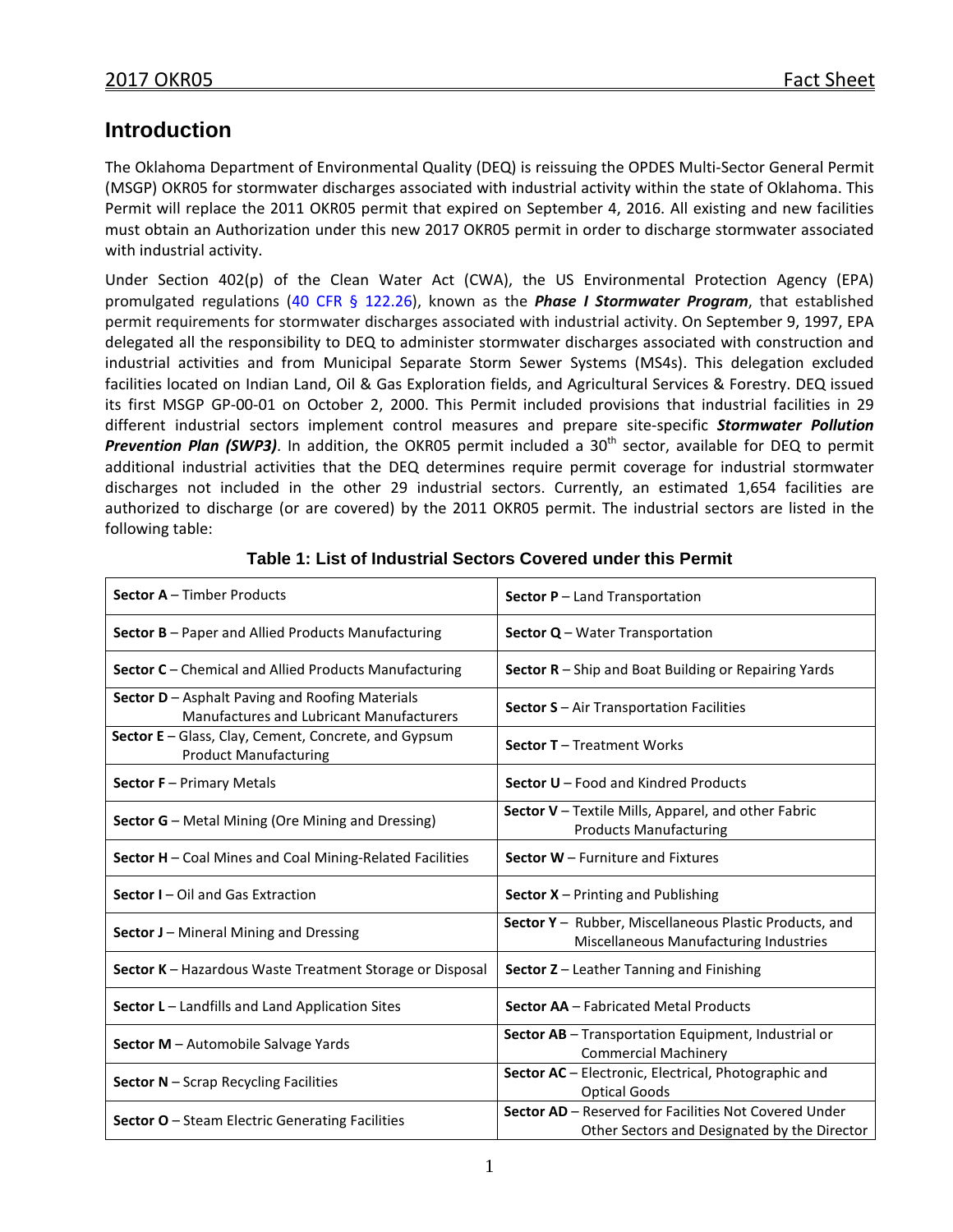DEQ proposes the reissuance of the 2017 OKR05 for stormwater discharges associated with industrial activity to replace the 2011 OKR05 permit. The reissuance procedure for this Permit is based on the Oklahoma Pollutant Discharge Elimination System (OPDES) Act, Title [27A O.S. § 2-6-201](http://www.oscn.net/applications/OCISWeb/DeliverDocument.asp?CiteID=79008) et seq., Oklahoma Uniform Environmental Permitting Act, Title [27A O.S. § 2-14-101](http://www.oscn.net/applications/OCISWeb/Index.asp?ftdb=STOKSTA9&level=1) et seq., and the rules of the DEQ.

The proposed permit will have a 5-year term from the effective date. If you had coverage for your facility under the 2011 OKR05, and an authorization was issued by DEQ, you must reapply to DEQ for a new authorization under this Permit. You are not considered covered until you receive an authorization from DEQ. Pursuant to OAC 785:45-5-25, this general permit does not apply to any new discharge or increased discharge that will result in significant impacts to any water body designated Outstanding Resource Water. If your facility is located within the watershed of a water body designated as Outstanding Resource Water, you must submit a Notice of Certification of Industrial Existence (NCIE Form 606-006) to DEQ.

You must have an authorization from DEQ before you can discharge stormwater from your industrial activity. You must prepare and implement a new SWP3 or update your existing SWP3 consistent with Part 4 of 2017 OKR05 permit prior to submitting your Notice of Intent (NOI) for coverage under this Permit. After preparing a SWP3 for your facility, you must submit an NOI and application fee and annual permit fee to DEQ to obtain an authorization under this Permit. You may also need to submit a copy of the SWP3 for DEQ review depending on the location and/or type of your facility.

# **Summary of Changes from the 2011 OKR05**

The 2017 OKR05 permit includes a number of new or modified requirements, and thus differs from the 2011 OKR05 permit in various ways. The following list summarizes the more significant changes to the 2011 OKR05 permit.

- 1. **Allowable Stormwater Discharges:** This sub-section is revised in-line with the new EPA MSGP and to eliminate redundancies.
- 2. **Allowable Non-stormwater Discharges:** The description of allowable pavement wash water is clarified to ensure use of hazardous cleaning products and contact of stormwater with other potential pollutants shall be avoided. Steam condensate that externally forms on steam lines is allowed as nonstormwater discharge.
- 3. **Requirements for Military Installations and Other State Facilities**: A separate subsection is added for Military Installations and Other State Facilities and clarified requirements for other state facilities.
- 4. **EPA Region 6 Authorization of Permitting Authority for Oklahoma:** Table 1-2 is revised to clarify Standard Industrial Classification (SIC) Codes and the areas of coverage where the EPA or other agencies are the permitting authority within the State of Oklahoma.
- 5. All third party web addresses are removed since addresses change frequently. Relevant web links will be available on the Stormwater page of DEQ's website which will be updated on an as-needed basis.
- 6. **Facilities and Activities Covered**: Table 1-3 is updated to include SIC Code 2911 Petroleum Refineries under Sector C instead of Sector I. Sector I includes only SIC Code 1321 - Natural Gas Liquid Extraction Plants. Sector I also includes SIC Code 1389 since DEQ has the authority over *Oil and Gas Field Service Maintenance Yards* (a subset of the Oil and Gas Field Services, Not Elsewhere Classified sector identified under SIC Code 1389). SIC Codes 1311, 1381, 1382, and 5171 have been removed from Table 1-3 since EPA is the permitting authority for these SIC Codes.
- 7. **Limitations on Coverage:** The following changes are made to the permit:
	- a. Limitations on coverage are revised to clarify that stormwater discharges mixed with nonstormwater are not covered under the permit unless those non-stormwater discharges are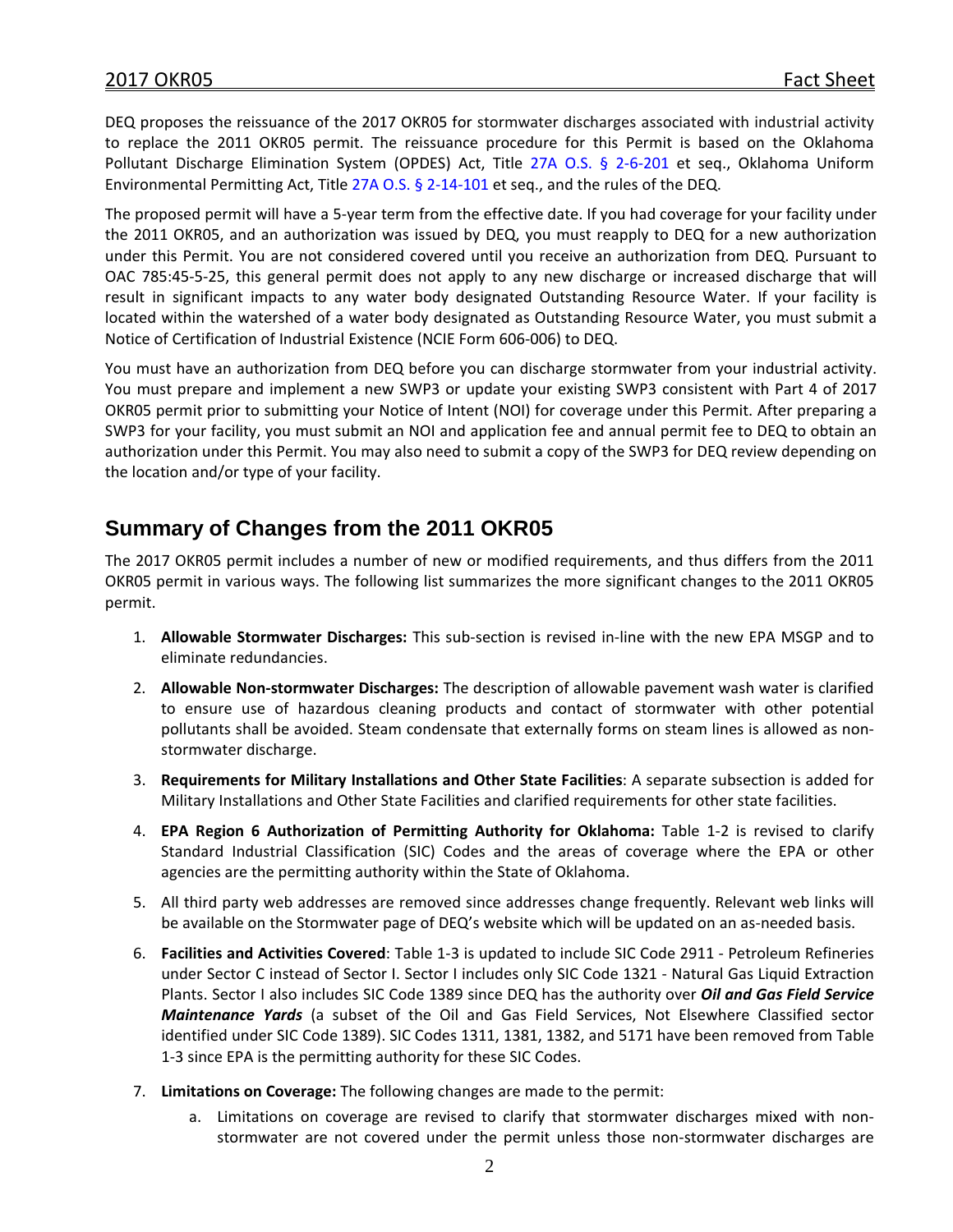listed in Part 1.3 of OKR05;

- b. Under Sector J, additional requirements are established for earth-disturbing activities conducted prior to active mining. Detailed description is specified in Part 11, Sector J of the Permit. Permittee must submit SWP3 to DEQ for review under Sector J.
- c. Under Sector L, stormwater discharges from on-going expansion and closure of incremental landfill cells, as well as new cell construction, are authorized by this Permit. Detailed description is specified in Part 11, Sector L of the Permit. Permittee must submit SWP3 to DEQ for review under Sector L.
- d. For Discharges to Water Quality-Impaired Waters: Requirements for stormwater discharges to water quality-impaired waters by new dischargers are revised to reflect the current requirements of the EPA MSGP.
- e. The requirements for Stormwater Discharges Subject to Antidegradation Water Quality Standard are revised.
- f. A new section is added for Historic Properties Preservation.
- 8. **Obtaining an Authorization:** Permittee is required to prepare and implement a Stormwater Pollution Prevention Plan (SWP3) according to the requirements in Part 4 of OKR05 before submitting an NOI to DEQ for authorization. This section is revised to clarify the steps for obtaining an authorization. Language is also added regarding electronic submittal of NOI in accordance with the federal eReporting Rule, commencing *December 21, 2020*.
- 9. **Continuation of Coverage for Existing Permit:** A new provision is added regarding DEQ's right to modify or revoke and reissue this Permit and automatic termination of permit coverage if permittee fails to submit a timely NOI for coverage under the reissued or replacement permit.
- 10. **Coverage under Alternative Permit:** Added a new section with the provisions and requirements of coverage under an alternative permit and removed Section 8.1: requiring coverage under an individual permit.
- 11. **Terminating Permit Coverage:** This section is revised with the provisions that authorization is not terminated upon submittal of a Notice of Termination (NOT), but instead is terminated when DEQ issues a termination letter after receiving a complete and accurate NOT form. DEQ may permit a site inspection before issuing a termination letter. Language is also added regarding electronic submittal of NOT in accordance with the federal eReporting Rule, commencing December 21, 2020.
- 12. **Transfer of Permit Coverage:** This section is revised with the requirements that the new Owner or Operator must submit a complete and accurate NOI along with a complete and accurate NOT form from the previous operator to DEQ at least 30 days prior to taking over operational control of the facility. If the operational control of a portion of a facility changes, the new operator shall submit an NOI or an NEC, and the existing operator shall revise its SWP3 and submit an NOI for modification.
- 13. **Conditional Exclusion for No Exposure:** The provision that by filing a *Certification of No Exposure (NEC)*, *you are automatically removed from permit coverage* is removed. This section is revised with requirements of inspection by DEQ personnel to determine compliance with the *no exposure exclusion*. The exclusion is only available facility-wide and is not available for individual outfalls. DEQ will issue a written or electronic notification to the facility confirming that it has met the No Exposure exclusion requirements. The Permittee must notify the MS4 operator if the facility discharges to an MS4. An NOT is required if the facility operations terminate entirely.
- 14. **Permit Compliance:** A new section is added on permit compliance consistent with the EPA MSGP.
- 15. **NOI Requirements:** The description for submitting an NOI is revised to clarify how to submit an NOI and that a SWP3 must be prepared or revised before submitting an NOI to DEQ for an authorization. Table 2-1 is revised to require, for new dischargers or new owners/operators or changes of location of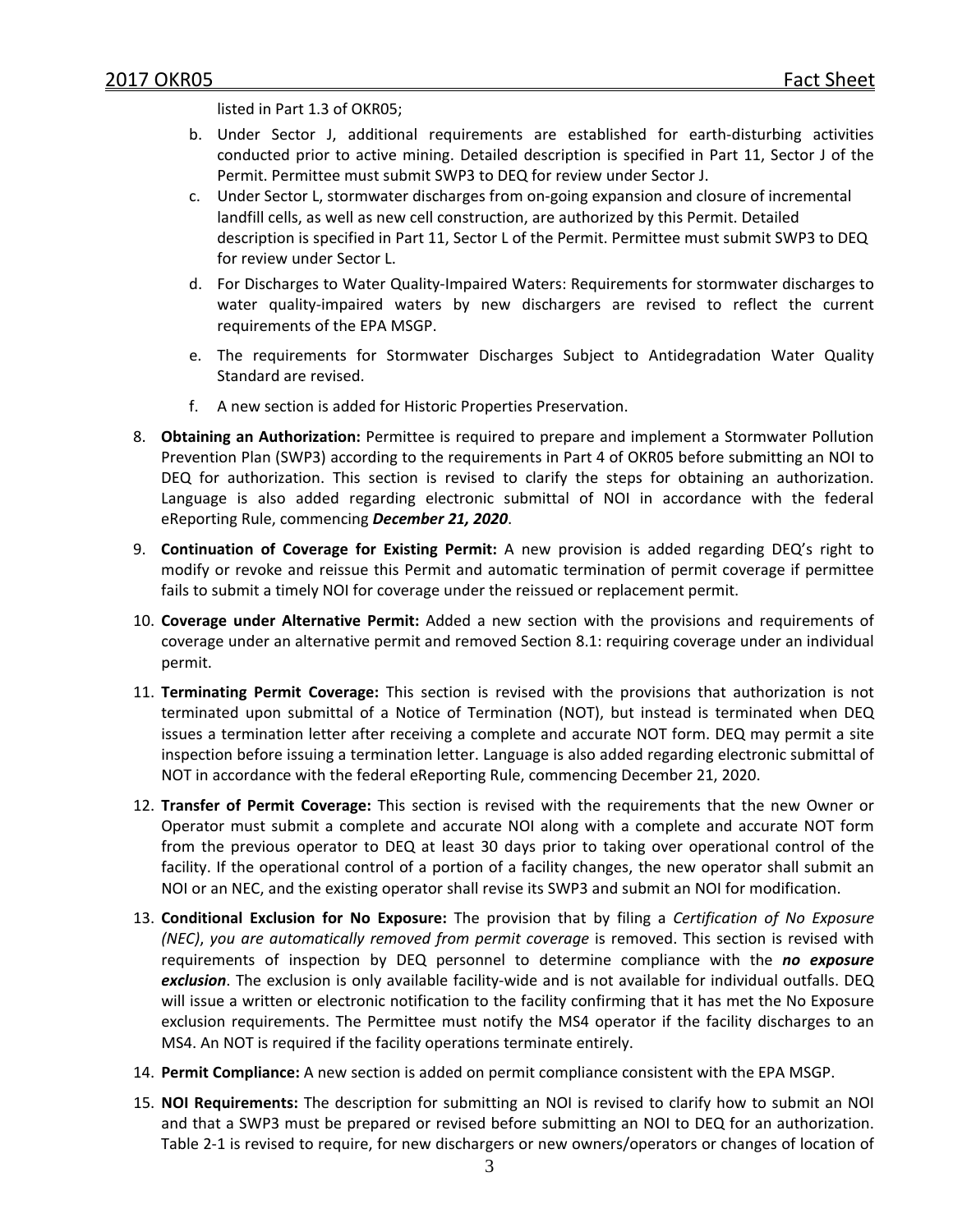a facility, that the NOI must be submitted to DEQ at least 14 days prior to operation, or at least 30 days prior to operation if the facility is located within a corridor/area of Federal and State sensitive waters and watersheds or located in a watershed with an approved TMDL report or watershed plan in lieu of a TMDL. Total area of the facility and estimated area of industrial activity at the facility exposed to stormwater in acres are included under *Facility Information*. Language is also added regarding electronic submittal of NOI in accordance with the federal eReporting Rule, commencing December 21, 2020.

16. **Control Measures and Effluent Limits:** The technology-based effluent limitations and the water quality-based limitations and associated control measures requirements were embedded under SWP3 requirements in the previous Permit. A new *Control Measures and Effluent Limits* section is created in line with the EPA MSGP and incorporates most of the requirements from the EPA MSGP. This section includes a greater level of specificity in order to make the requirements clearer and to enable permittees to better comply with the effluent limits. The effluent limits are clarified to include requirements for minimizing exposure, good housekeeping, maintenance, spill prevention and response procedures, and employee training. Seven criteria are included for selecting and designing control measures. New requirements for facilities handling pre-production plastic are included to eliminate discharge of plastic in stormwater.

Permittee must inspect and maintain bag-houses to prevent dust from escaping. Facilities with catch basins must clean out the catch basins when the depth of debris reaches half (1/2) the basin depth and must keep the debris surface at least 6 inches below the lowest outlet pipe. Permittee must conduct the necessary maintenance *immediately* in order to *minimize* pollutant discharges.

A separate sub-section is added for numeric effluent limitations based on effluent limitations guidelines. Best professional judgment (BPJ) based numeric effluent limitations for coal pile runoff is applicable to all facilities that have stormwater discharges from coal piles.

Water quality-based effluent limitations for stormwater discharges are included in a separate section 3.2 to meet the applicable water quality standards.

- 17. **Stormwater Pollution Prevention Plan (SWP3):** Part 4 for SWP3 requirements is completely reorganized. Control measures, structural and non-structural BMPs, inspections, corrective actions, monitoring and reporting requirements are described under separate sections and modified consistent with the EPA's 2015 MSGP. The following major changes have been made to the Permit:
	- a. Role and responsibility of stormwater team members is added. Stormwater pollution prevention team is responsible for overseeing development of the SWP3, any modifications to it, and for implementing and maintaining control measures and taking corrective actions when required, supervising the housekeeping program, documenting changes to the SWP3, providing staff training and communicating changes in the SWP3 to the people working on the site.
	- b. Description of potential pollutant sources is updated. Structures located in areas of industrial activity can be a source of pollutants.
	- c. Spills and leaks, sources of allowable non-stormwater discharges, unauthorized non-stormwater discharges, salt storage and coal pile storage descriptions are now included under potential pollutant sources. A certification requirement for sources of allowable non-stormwater discharges is removed.
	- d. Permittee must document the evaluation for the presence of any unauthorized nonstormwater discharges and include a certification in the SWP3.
	- e. Permittee must describe the type and location of different control measures that have been specifically chosen, designed and/or implemented to comply with numeric and non-numeric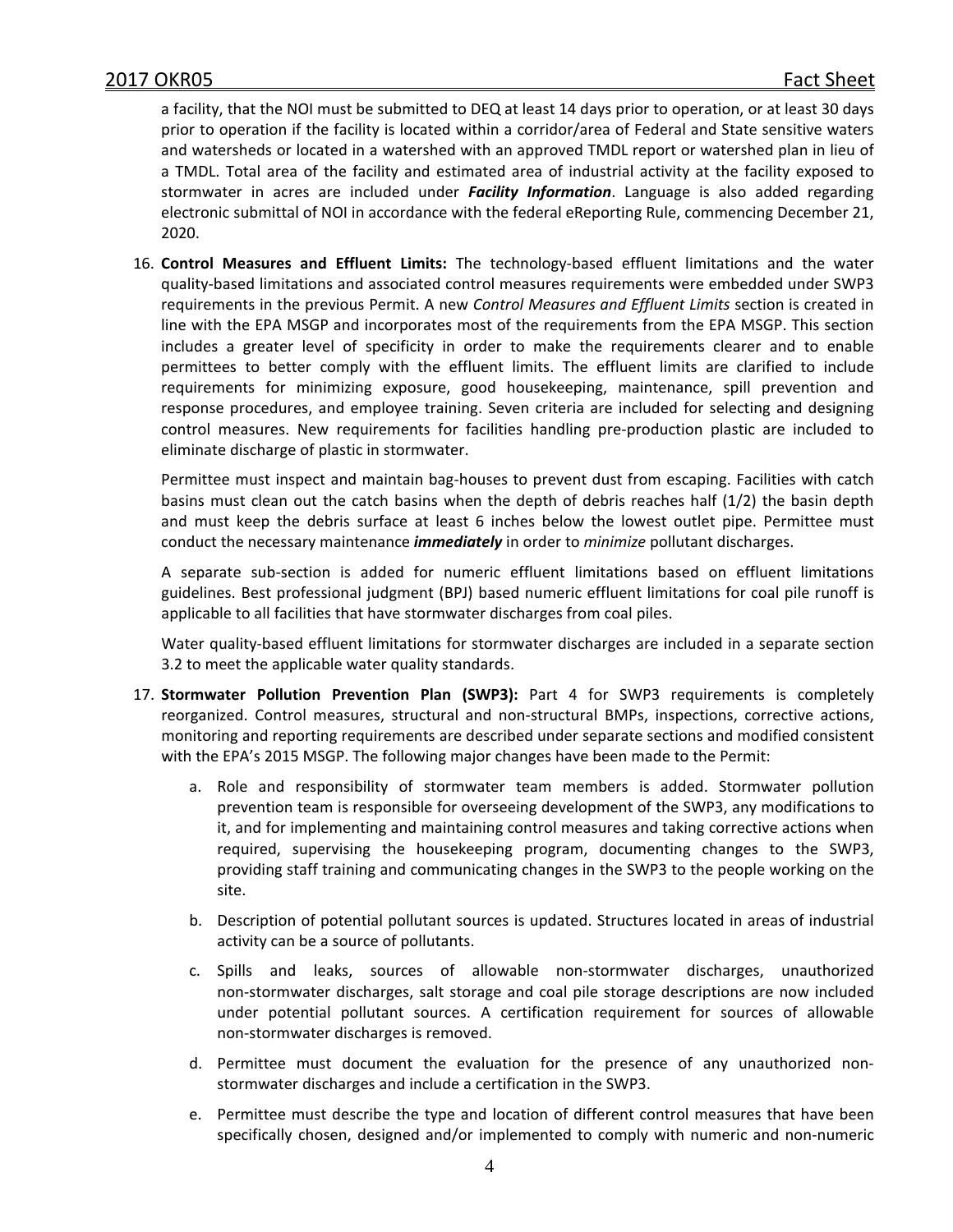technology-based effluent limits, water quality-based effluent limits, and any additional measures that formed the basis of eligibility regarding threatened and endangered species, and/or historic properties. Permittees are also required to document how they addressed the selection and design considerations regarding control measures.

- f. Permittee must document specific information in the SWP3 pertaining to the substantially identical outfall exception for quarterly visual monitoring requirements in Part 4.2.3 or impaired waters monitoring requirements in Part 7.2.1 and Part 7.2.4.1.
- g. Additional Documentation Requirements section is added to clarify the types of documentation that must be included in the SWP3.
- h. Language is also added regarding electronic submittal of NOI in accordance with the federal eReporting Rule, commencing December 21, 2020.
- 18. **Inspections:** Routine facility inspection requirement is revised to be consistent with the current EPA MSGP with respect to areas to be covered and items to be inspected. Exceptions to routine facility inspection for inactive and unstaffed sites were revised. To invoke this exception, Permittee must include a statement in the SWP3 per Part 9.16 indicating that the site is inactive and unstaffed, and that there are *no industrial materials or activities exposed to stormwater*, in accordance with the substantive requirements in 40 CFR § 122.26(g)(4)(iii). The statement must be signed and certified in accordance with Part 9.16. Inactive and unstaffed facilities covered under Sector J are not required to meet the *no industrial materials or activities exposed to stormwater*.
- 19. **Corrective Actions:** Corrective actions requirements are clarified to indicate which conditions and corrective actions require a SWP3 review, as well as the reporting requirements following corrective actions. If corrective action is needed, Permittee must *immediately* take *all reasonable steps* necessary to *minimize* or prevent the discharge of pollutants. Definitions of *immediately* and *all reasonable steps* are included to clarify the terms*. Subsequent actions must be taken within 14 days* from the time of discovery of the corrective action condition.
- 20. **Monitoring Requirements:** Monitoring requirements are reorganized consistent with the current EPA MSGP. Added specific dates for quarterly monitoring. Monitoring is categorized into four types. They are as follows: quarterly visual monitoring, annual effluent limitations guidelines monitoring, impaired waters monitoring, and other monitoring as required by DEQ. The latter two types are new and are consistent with the current EPA MSGP. Permittees are required to monitor discharges to impaired waters once per year. However, if the pollutant of concern is not detected and not expected to be present in the discharge, the Permittee may discontinue monitoring for that pollutant following the permit requirements. DEQ may establish and notify the Permittee for additional discharge monitoring requirements. Such notification will include the reasons for monitoring. Whenever the visual monitoring shows evidence of stormwater pollution, the Permittee must initiate the corrective action procedures in Part 6 of the Permit. Specific information requirement is added for visual monitoring in Part 7.2.2. Exceptions to the quarterly visual monitoring are included for *adverse weather or no rain conditions and substantially identical outfalls.*
- 21. **Reporting and Recordkeeping:** Discharge Monitoring Reports (DMRs) shall be submitted electronically to DEQ by no later than the  $15<sup>th</sup>$  day of the following month after the end of the monitoring period. Information requirements for Annual Comprehensive Site Compliance Evaluation Report (ACSCER) are revised based on the requirement of the current Permit. Added reporting requirement for exceedance of Numeric Effluent Limitations, along with specific information to be reported. The Permittee is also required to submit additional reports on reportable quantity spills, planned changes, anticipated noncompliance, compliance schedules, other noncompliance, and other information. Language is also added regarding electronic submittal of NOIs, SWP3s and ACSCERs in accordance with the federal eReporting Rule, commencing December 21, 2020.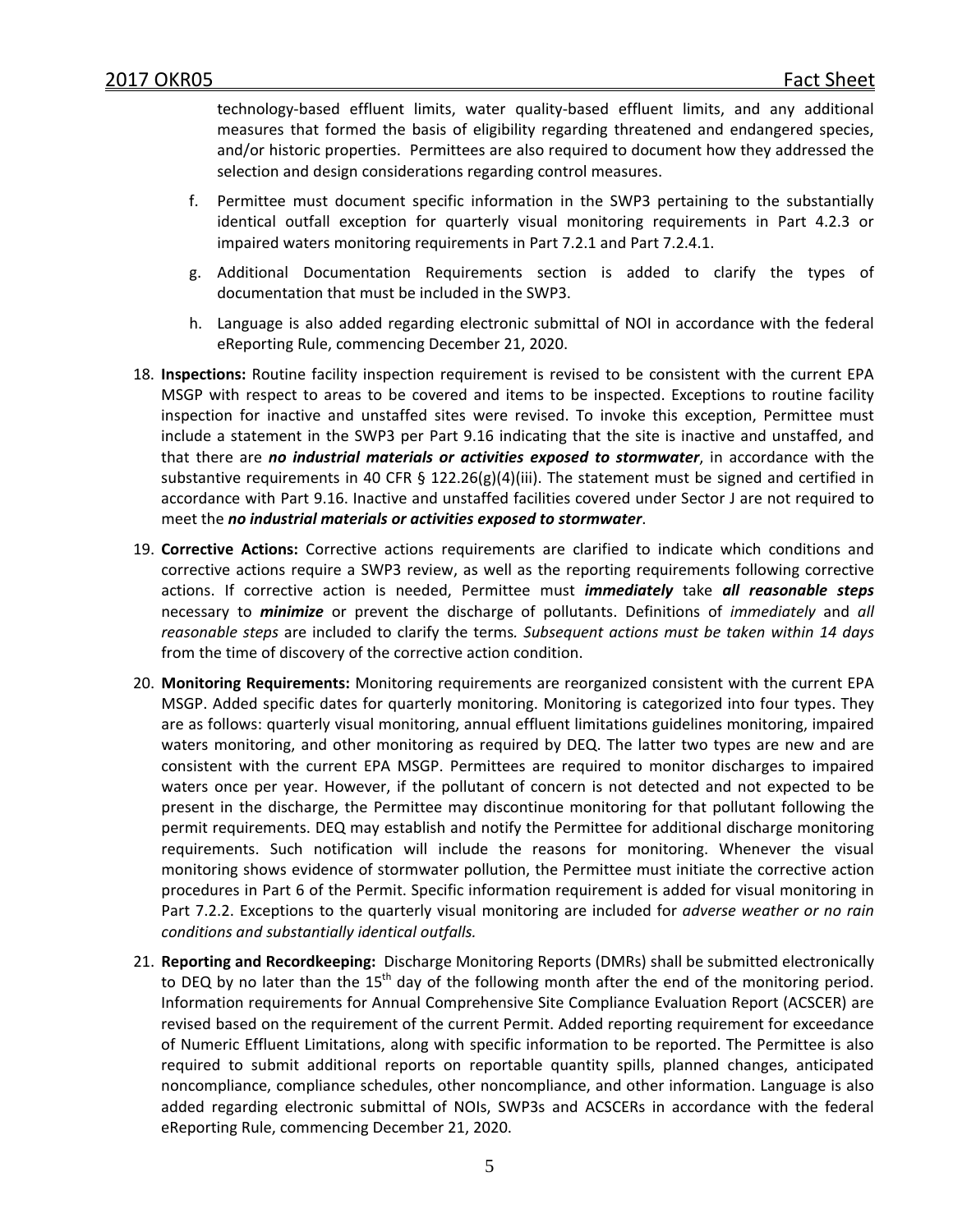- 22. **Standard Permit Conditions:** Penalties for violations subsection is expanded in accordance with the OPDES Act. Duty to reapply requirements is added and inspection and entry requirements are revised to include sampling and monitoring at reasonable times. Reporting requirements are included for planned changes, anticipated noncompliance, compliance schedules, other noncompliance, and other information. The reopener clause is expanded to include timing of permit modification. Permittee must retain a complete copy of the current SWP3 and any other reports/documents, as required by this Permit, at the facility in any accessible format and make them available for review by regulatory agencies.
- 23. **Signatory Requirements:** A *note* is included for limited liability company (LLC) under Part 9.16.
- 24. **Definitions:** Several new definitions are added for different key terms/words that are used in the Permit.
- 25. **Sector Specific Requirements.** The specific requirements are reorganized slightly. The major additions and modifications are listed below:
	- a. *Sector C Chemical and Allied Products Manufacturing:* Petroleum Refining under SIC Code 2911 was incorrectly included under Sector I. This SIC Code 2911 is supposed to be under Sector C. This inadvertent error is corrected. Petroleum Refining is now under Sector C instead of Sector I. Additional technology-based effluent limits subsection is included with the requirements for minimizing exposure, erosion and sediment control and runoff management.
	- b. *Sector D Asphalt Paving and Roofing Materials and Lubricant Manufacturers:* Limitations on coverage are revised consistent with the current EPA MSGP. Effluent limitations and monitoring are applicable to all facilities under this sector.
	- c. *Sector F Primary Metals:* Additional requirements for stabilization of unpaved areas are included under sector specific Additional Technology-based Effluent Limits consistent with the current EPA MSGP.
	- d. *Sector G Metal Mining (Ore Mining and Dressing):* Definition for *active mining activities* and the definition of the term *mining operation are updated.*
	- e. *Sector H Coal Mines:* Limitations of coverage are revised with the provision that stormwater discharges subject to an existing effluent limitation guideline at 40 CFR Part 434 are not authorized by this Permit. Definition for *active mining activities, earth-disturbing activities conducted prior to active mining activities, active mining areas* are added and the definition of the term *mining operation* is updated.
	- f. *Sector I Oil and Gas Extraction:* SIC codes are added to specify the types of facilities where DEQ has jurisdiction and where EPA has jurisdiction. Inspection frequency for erosion and sediment controls is included consistent with the current EPA MSGP. Sector I also includes SIC Code 1389 since DEQ has the authority over *Oil and Gas Services Maintenance Yards not elsewhere classified*, as identified under SIC Code 1389.
	- g. *Sector J Mineral Mining and Dressing:* Covered stormwater discharges are clarified to be consistent with EPA's current MSGP. Definition for *active mining activities*, *earth-disturbing activities conducted prior to active mining activities*, *active mining areas* are added and the definition of the term *mining operation is updated*. Requirements applicable to earth-disturbing activities conducted prior to active mining activities are revised consistent with the current EPA MSGP.
	- h. *Sector L Landfills and Land Application Sites:* A provision is added specifying that stormwater discharges from continued development or closure of incremental landfill cells, as well as new cell construction, are authorized under this Permit, since these are normal aspects of landfill operations. However, a *landfill is subject to the Construction General Permitting requirements during the time the landfill is initially constructed and prior to operation.* Stormwater discharges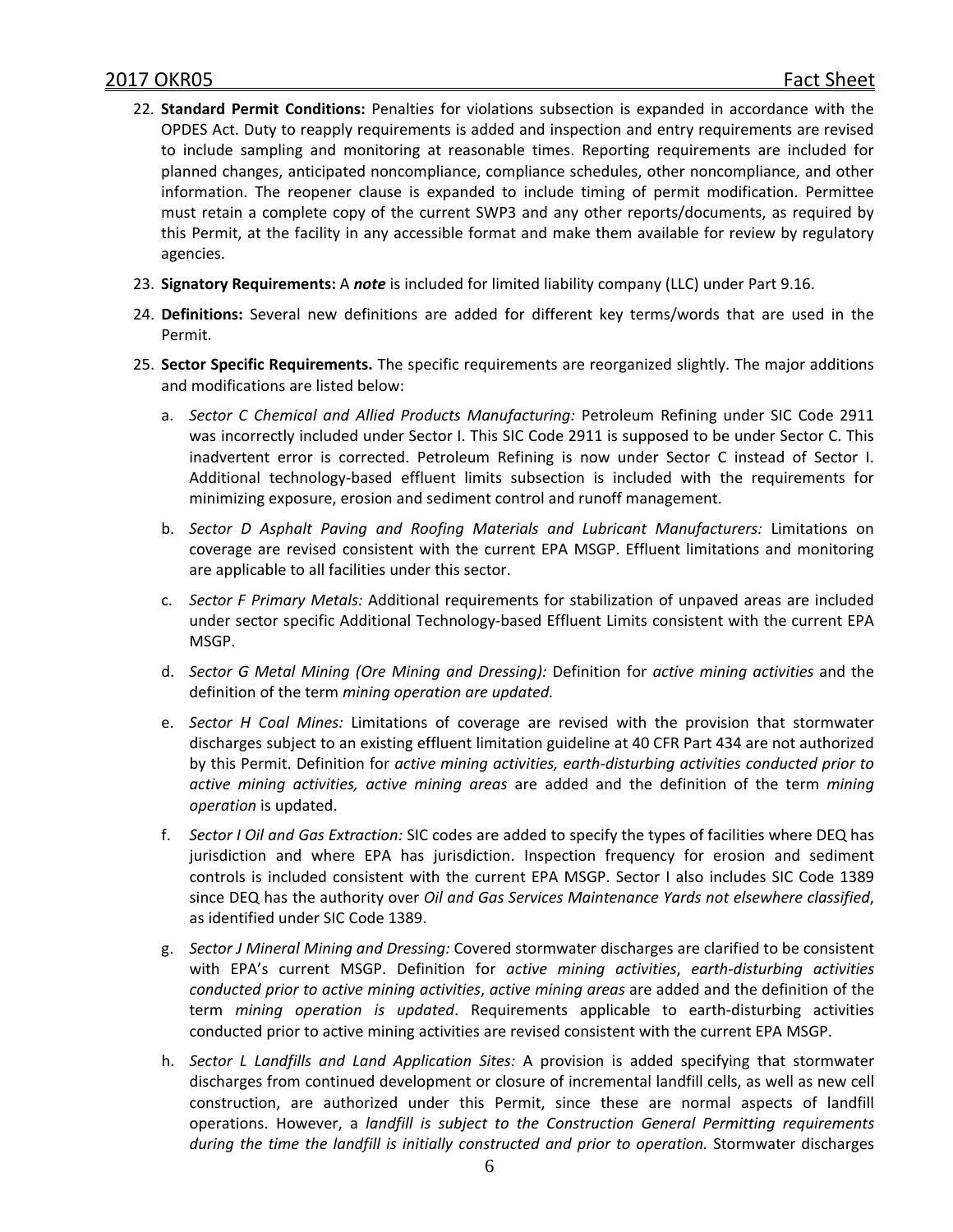from open dumps as defined under RCRA are also not authorized under this Permit. Requirements applicable to *new cell construction* conducted once landfill operations begin are included. Definition for *new cell construction conducted once landfill operations begin is added.* Additional technology-based erosion and sediment control requirements are included to minimize discharge of pollutants from the places where final vegetation has not yet been established.

- i. *Sector P Land Transportation and Warehousing:* SIC Code 5171 is excluded in this Permit since EPA has the permitting jurisdiction.
- j. *Sector S Air Transportation:* Industrial activities covered by Sector S are revised based on EPA Sector-Specific Factsheets. Management of runoff requirements under additional technologybased effluent limits are revised consistent with the current EPA MSGP. Effluent limits for Ammonia as Nitrogen are corrected based on Effluent Limitations Guidelines in 40 CFR Part 449. A note is included requiring compliance with the applicable monitoring, reporting and recordkeeping requirements outlined in 40 CFR § 449.20. 40 CFR Part 449 applies only to airports with 1,000 or more annual non-propeller aircraft departures. However, effluent limitation requirement is extended based on BPJ to all existing and new airports based on the 2011 OKR05 general permit and anti-backsliding provisions of 40 CFR § 122.44(l)(1).
- 26. **Appendices:** Sensitive Waters & Watersheds, procedures for eligibility determination for Endangered Species, NOI, NOT and all other forms are included in the different Appendices.

# **Summary of the 2017 OKR05 Permit**

# **Part 1: Eligibility and Coverage**

Part 1 of the Permit explains the eligibility and coverage requirements under this Permit. As with the previous permit, operators of industrial facilities must meet the eligibility provisions described in Part 1.2 of this Permit to be eligible for coverage under the 2017 OKR05 permit. If they do not meet all the eligibility requirements, operators must not submit a NOI to be covered by the 2017 OKR05 permit. And, unless they obtain coverage for those discharges under another permit, those discharges of stormwater associated with industrial activity needing permit coverage will be in violation of the CWA. If non-stormwater discharges requiring OPDES permit coverage other than those specifically authorized in Part 1.3 will be discharged, such non-stormwater discharges are not authorized by this Permit and must either be eliminated or covered under another OPDES permit. Part 1.3 also lists additional authorized non-stormwater discharges for Sector A and for earthdisturbing activities conducted prior to active mining activities for Sector J.

The 2017 OKR05 permit is available for stormwater discharges from 29 sectors of industrial activity (Sector A – Sector AC), as well as any discharge not covered under the 29 sectors (Sector AD) that has been identified by DEQ as appropriate for coverage. The sector descriptions are based on SIC Codes and Industrial Activity Codes consistent with the definition of stormwater discharge associated with industrial activity at 40 CFR § 122.26(b)(14)(i-ix, xi). Part 1.8 describes the limitations on what is covered under this Permit. Any discharges not expressly authorized under the OKR05 permit cannot become authorized or shielded from liability under CWA Section 402(k) by disclosure to DEQ, EPA, or local authorities after issuance of the OKR05 permit via any means, including the NOI to be covered by this Permit, the SWP3, or during an inspection.

To obtain authorization under the OKR05 permit, a discharger must be an operator of an industrial facility in a sector covered by the permit (see Table 1-3 of this Permit); be located within the boundary of the State; meet the Part 1.2 eligibility requirements; select, design, install, and implement control measures in accordance with Parts 3.1 and 3.2 to meet numeric and non-numeric effluent limits; develop a SWP3 according to the requirements of Part 4 of the Permit or update the existing SWP3 consistent with Part 4 prior to submitting the NOI for permit coverage; and submit a complete and accurate NOI and applicable fee.

If the Permit is not reissued or replaced prior to the expiration date, it will be administratively continued in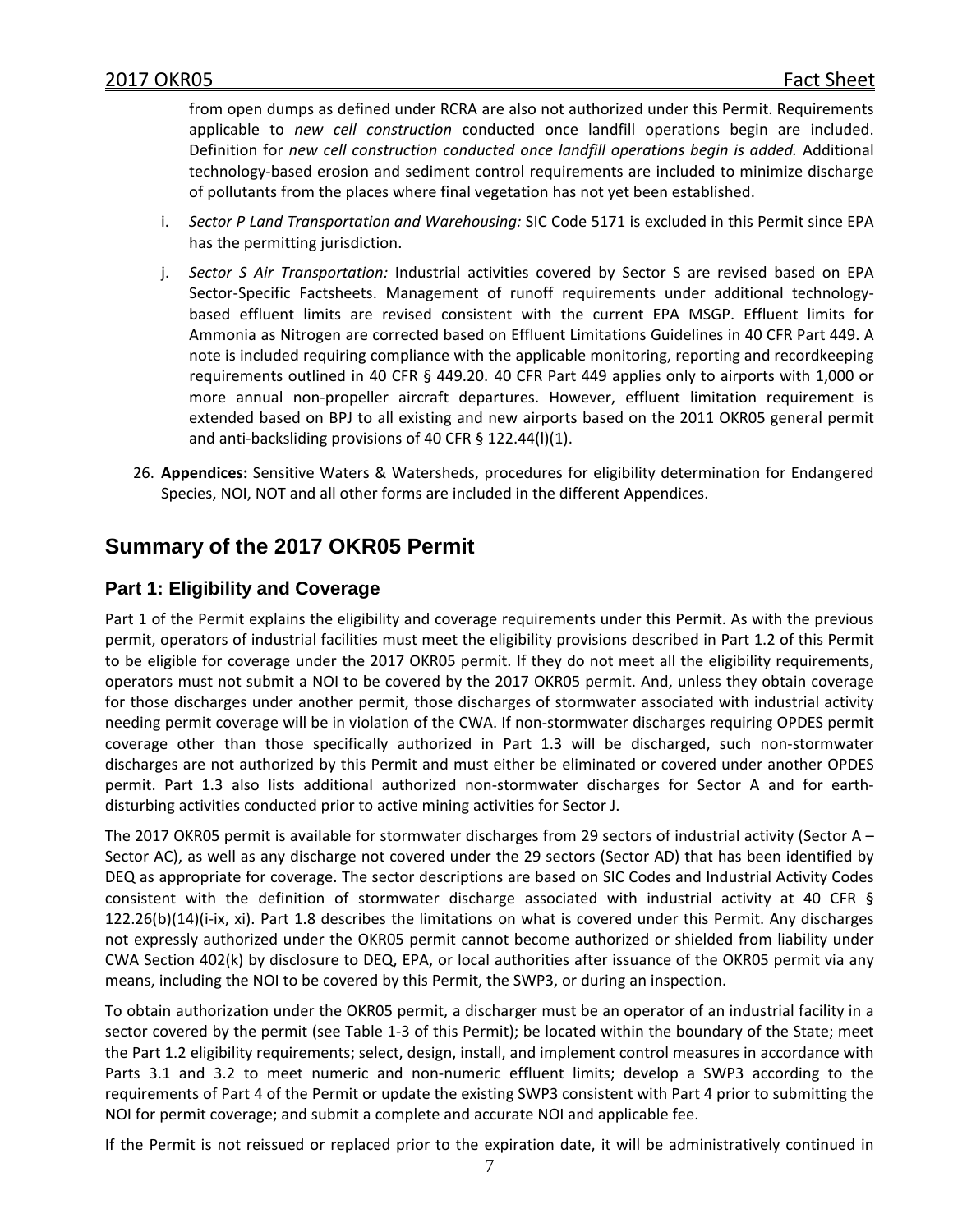accordance with 40 CFR § 122.6 and remain in force and effect for discharges that were covered prior to its expiration. This Part also describes the procedures for obtaining an alternative permit. The following are scenarios in which an alternative permit may be required: 1) a new or previously permitted facility is denied coverage under the OKR05 permit; 2) an existing facility covered under the 2011 OKR05 permit loses their authorization; or 3) a permittee requests to be covered under an alternative permit.

To terminate the Permit coverage, permittees must submit a complete and accurate NOT, and their authorization to discharge terminates at midnight of the day that they are notified that their complete NOT has been processed. If DEQ determines that the NOT is incomplete or that permittees have not satisfied one of the termination conditions, then the NOT is not valid and permittees must continue to comply with the conditions of the Permit. By submitting a NEC form and receiving confirmation from DEQ permittees are no longer required to comply with the OKR05 permit (including the NOT requirements), provided the condition of *no exposure* (i.e., all industrial materials and operations are not exposed to stormwater) is maintained. A NEC must be submitted once every 5 years at the time of reissuance of the permit.

#### **Part 2: NOI Requirements**

Part 2 includes NOI requirements, content, certification requirement, and address to submit a completed NOI, and required application and annual permit fees. Part 2 also includes federal eReporting Rule requirements for electronic submittal of NOIs commencing December 21, 2020.

# **Part 3: Control Measures and Effluent Limits**

Part 3 explains control measures and effluent limitation requirements under this Permit. Stormwater *control measures* can be *actions* (including processes, procedures, schedules of activities, prohibitions on practices and other management practices), or structural or installed devices to minimize or prevent water pollution. The permit's approach to control measures is consistent with the CWA and its implementing regulations at 40 CFR § 122.44(k)(4). This Permit contains effluent limits that correspond to required levels of technology-based controls. Where an ELG or NSPS applies to discharges authorized by this Permit, the requirement must be incorporated into the permit as an effluent limitation. These limits are included, as applicable, in the sectorspecific requirements of Part 11 of this Permit. Where EPA has not yet issued an effluent limitation guideline (ELG), the appropriate technology-based level of controls was determined based on best professional judgment (BPJ) of the permit writer. Most of the non-numeric technology-based limits are developed using BPJ pursuant to 40 CFR § 122.44(k) because no ELG applies.

In addition to ELG-based effluent limits, this Permit also includes water quality-based effluent limits (WQBELs) to ensure that authorized discharges will be controlled as necessary to meet applicable water quality standards, pursuant to CWA section 301(b)(1)(C) and 40 CFR § 122.44(d)(1). The WQBELs included in the permit continue to be non-numeric.

There are many options to accomplish the objective of preventing pollutants from entering waters of the State, and of meeting applicable limits. Industrial facility operators are required to select, design, install and implement site-specific control measures to meet these limits. DEQ generally does not mandate the specific stormwater control measures that operators must select, design, install and implement to meet the technology-based effluent limits in the permit. This Permit provides operators the flexibility to determine their site-specific controls, taking into consideration what controls are most suited for their industry in terms of economic practicability and technology availability, and in some cases, considerations such as available space and safety.

The requirements in Part 3 are the effluent limits applicable to all discharges associated with industrial activity for all sectors, while additional sector-specific effluent limits are found in Part 11. Operators are required to select, design, install, and implement control measures, in accordance with good engineering practices and manufacturer's specifications, to meet the non-numeric and numeric technology-based effluent limits listed in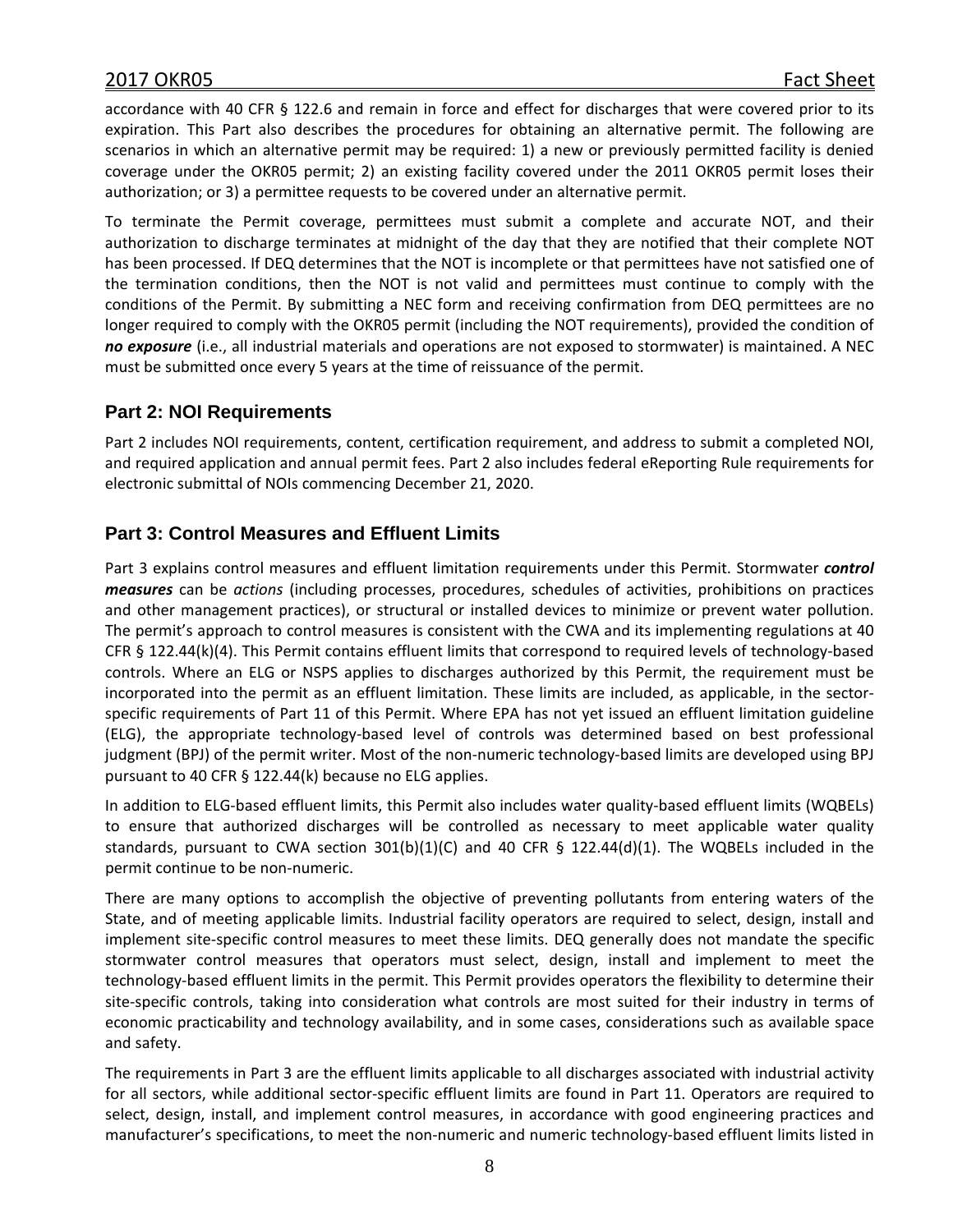Part 3.1.2 and Part 3.1.3 and the water quality-based effluent limitations in Part 3.2. Operators must be aware that regulated stormwater discharges include stormwater run-on from outside sources that commingles with their own stormwater discharges associated with industrial activity, and they must account for the commingled runoff accordingly when selecting control measures. If operators find their stormwater control measures are not reducing pollutant discharges adequately, the control measures must be modified in accordance with the Part 5 corrective action requirements.

The permittees are required to include appropriate Spill Prevention and Response Procedures to minimize the potential for stormwater exposure from leaks, spills and other releases, which are major sources of stormwater pollution. In addition to implementing spill prevention and response measures to minimize stormwater contamination, DEQ encourages permittees to implement controls that will minimize the potential for leaked or spilled material from storage tanks to be discharged into receiving waterbodies.

DEQ encourages OKR05 permittees with material storage tanks, especially those with chemical storage tanks, to implement controls such as the following to both minimize the potential for stormwater contamination and to minimize the potential for direct discharges from storage tank spills or leaks:

- Secondary containment: For all chemical liquids and petroleum products that are held in a storage area, tank or other container, store the fluids within an impermeable secondary containment area with a retention capacity of at least 110% of the volume of the largest tank or container, or 10% of the total volume of all tanks and containers in the area, whichever is larger. There should be no overflow from the secondary containment area, which should be designed, constructed, operated and maintained so that the materials can be recovered and so that polluting materials cannot escape directly or indirectly to any public sewer system or to surface waters or ground water. Records should be maintained that document all such tanks and stored materials and their associated secondary containment area.
- Secondary containment valves: Secondary containment area valves that could provide stormwater and retained fluids access to a stormwater conveyance system should be controlled by manually activated valves or other similar devices (these should be secured and remain closed with a locking mechanism). Stormwater that accumulates in the containment area should be visually inspected to ensure no leaks or spills have occurred before release of the accumulated stormwater. Records should be maintained that document the individual making the observation, the description of the accumulated stormwater, and the date and time of the release.

Stormwater discharges are allowed from secondary containment when a *facility* or *operator* meets the abovementioned requirements. This effluent limit also requires that all industrial equipment and systems be kept in effective operating condition in order to minimize pollutant discharges.

This part also specifies that the presence of non-stormwater discharges must be evaluated, and any nonstormwater discharges not explicitly authorized in Part 1.3 or covered by another OPDES permit must be eliminated. Other than the exclusive list of authorized non-stormwater discharges listed in Part 1.3 of this Permit, non-stormwater discharges requiring OPDES permit coverage are not authorized under this Permit. Additionally, Part 3.1.2.9 requires that all wash water, with the exception of discharges from pavement wash water and routine building wash-down per Part 1.3, drain to a sanitary sewer, sump or other appropriate collection system (i.e., not the stormwater drainage system). Additionally, the discharge of vehicle and equipment wash water, including tank cleaning operations, is not authorized by the permit. These wastewaters must be covered under a separate OPDES permit, discharged to a sanitary sewer in accordance with applicable industrial pretreatment requirements, or disposed of otherwise in accordance with applicable law. Common unauthorized discharges and common resolutions include: re-routing sanitary wastes (e.g., sinks, drinking fountains, toilets) to sanitary sewer systems; obtaining an appropriate OPDES permit for cooling water or industrial process wastewater discharges; capping or plugging floor drains; and prohibiting practices such as paint brush washing or wash bucket dumping into storm drain inlets.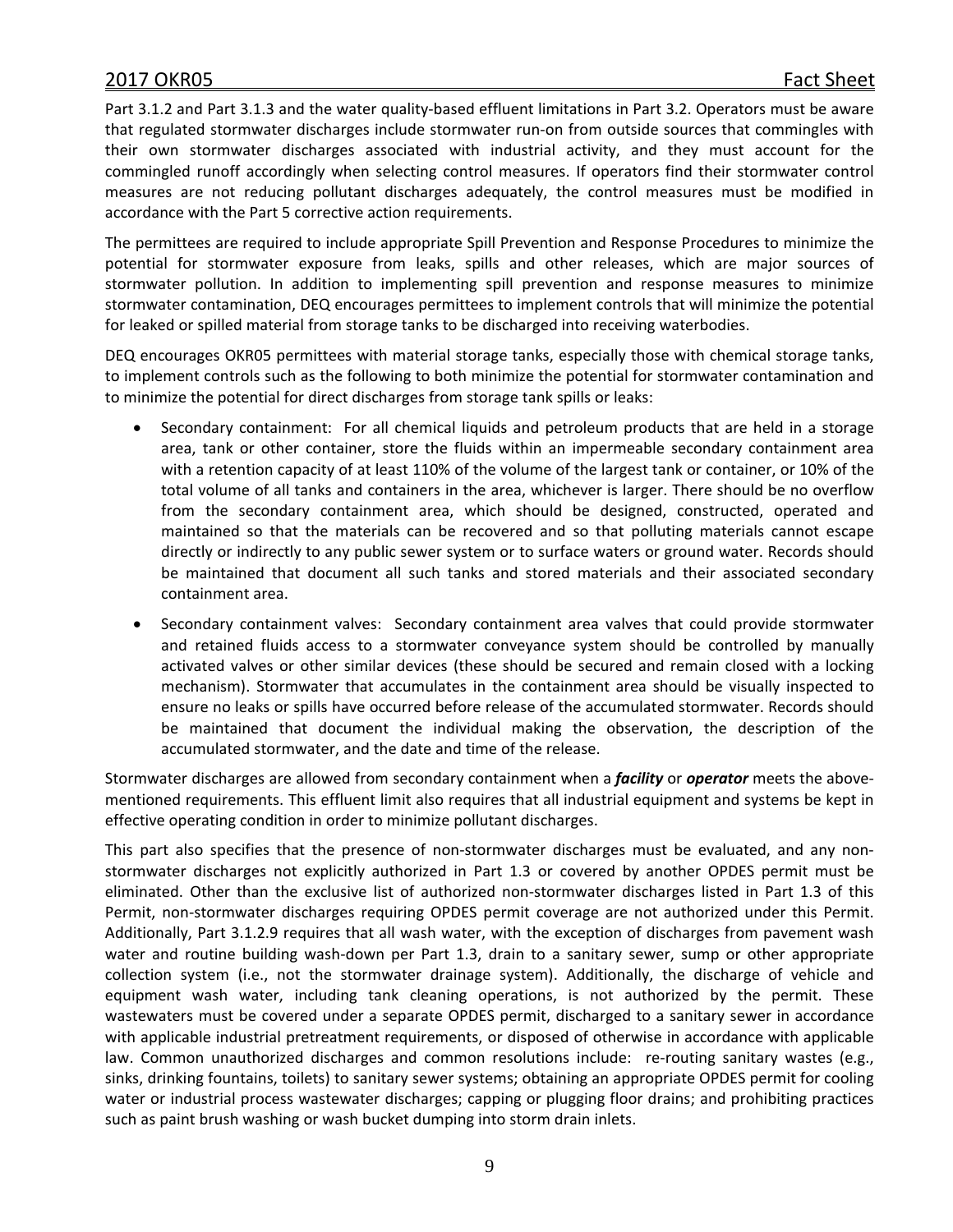#### **Part 4: Stormwater Pollution Prevention Plan**

Part 4 describes the requirements and contents of the *SWP3.* To be covered under this Permit, operators must prepare a SWP3 prior to submitting an NOI for permit coverage (ongoing *permittees must update their existing SWP3 in accordance with the requirements of 2017 OKR05 permit*). *The SWP3 itself does not contain effluent limits*; rather, it constitutes a tool to assist permittees, inspectors, and other authorities in ensuring and documenting that effluent limits are met. Operators must develop a SWP3 to document the *specific control measures* they will use to meet the limits contained in Part 3 & Part 11 of this Permit, if applicable, as well as to document compliance with other permit requirements (e.g., inspection, corrective actions, monitoring, reporting, and recordkeeping). The SWP3 must be kept up-to-date (e.g., with inspection findings, after stormwater controls are modified). Failure to develop and maintain a current SWP3 is a recordkeeping violation of the permit, and is separate and distinct from a violation of any of the other substantive requirements in the permit, such as effluent limits, corrective action, inspections, monitoring, reporting, and sector-specific requirements.

The SWP3 must be prepared in accordance with good engineering practices and to industry standards. The SWP3 may be developed by either the facility itself or a contractor, but in all cases, *the SWP3 preparer must be a qualified person*, and the SWP3 must be certified per the signature requirements in Part 9.16. The SWP3 must clearly describe the responsibilities of each team member to ensure that each aspect of the plan is covered. Operators must describe in their SWP3 the *control measures* implemented at their site to achieve each of the effluent limits in Parts 3.1.2, 3.1.3, 3.2, 3.3, & 11 (if applicable), and to address any stormwater run-on that commingles with discharges covered under the permit. The description of the *control measures* must include the location and type of control implemented, including how the Part 3.1.1 selection and design considerations were followed, and how they address the pollutant sources in Part 4.2.3. The SWP3 must include information such as person(s) or position(s) performing the inspections and monitoring, the specific items to be covered by the inspections and monitoring, and the respective schedules. Permittees are required to document in a SWP3 the specific monitoring requirements and procedures that they will follow. Permittees must include information such as locations where samples are to be collected, person(s) or position(s) responsible for collecting samples, the frequency of sampling and the pollutants to be sampled, sampling protocols, natural background level information, if applicable, and procedures that will be followed to gather storm event data. Requiring this documentation helps ensure that operators know about their monitoring responsibilities and should improve facility compliance with the permit's requirements.

This Permit requires the permittee to sign and date the SWP3 consistent with procedures detailed in Part 9.16 (a standard permit condition for signatory requirements, pursuant to 40 CFR § 122.22). Permittees may appoint an authorized representative consistent with EPA regulations if they think it is more appropriate for someone else to sign the SWP3 certification, e.g., a member of the stormwater pollution prevention plan team. The signature requirement includes an acknowledgment that there are significant penalties for submitting false information. This Permit requires that a complete and current SWP3 be accessible in any format at the facility and must be immediately available to facility employees; DEQ, EPA, or the operator of an MS4 receiving discharges from the facility; and representatives of the US FWS at the time of a site inspection.

#### **Part 5: Inspections**

Part 5 includes inspection requirements under this Permit. All permittees covered under this Permit are required to conduct routine facility inspections at least quarterly in the following areas: areas where industrial materials or activities are exposed to stormwater; areas identified in the SWP3 that are potential pollutant sources; areas where spills and leaks have occurred in the past 3 years; discharge points; and control measures used to comply with the effluent limits contained in the permit. Increased frequency (i.e., more than quarterly) may be appropriate for some types of equipment, processes and stormwater control measures, or areas of the facility with significant activities and materials exposed to stormwater. Qualified personnel must conduct the routine facility inspections, with at least one member of the stormwater pollution prevention team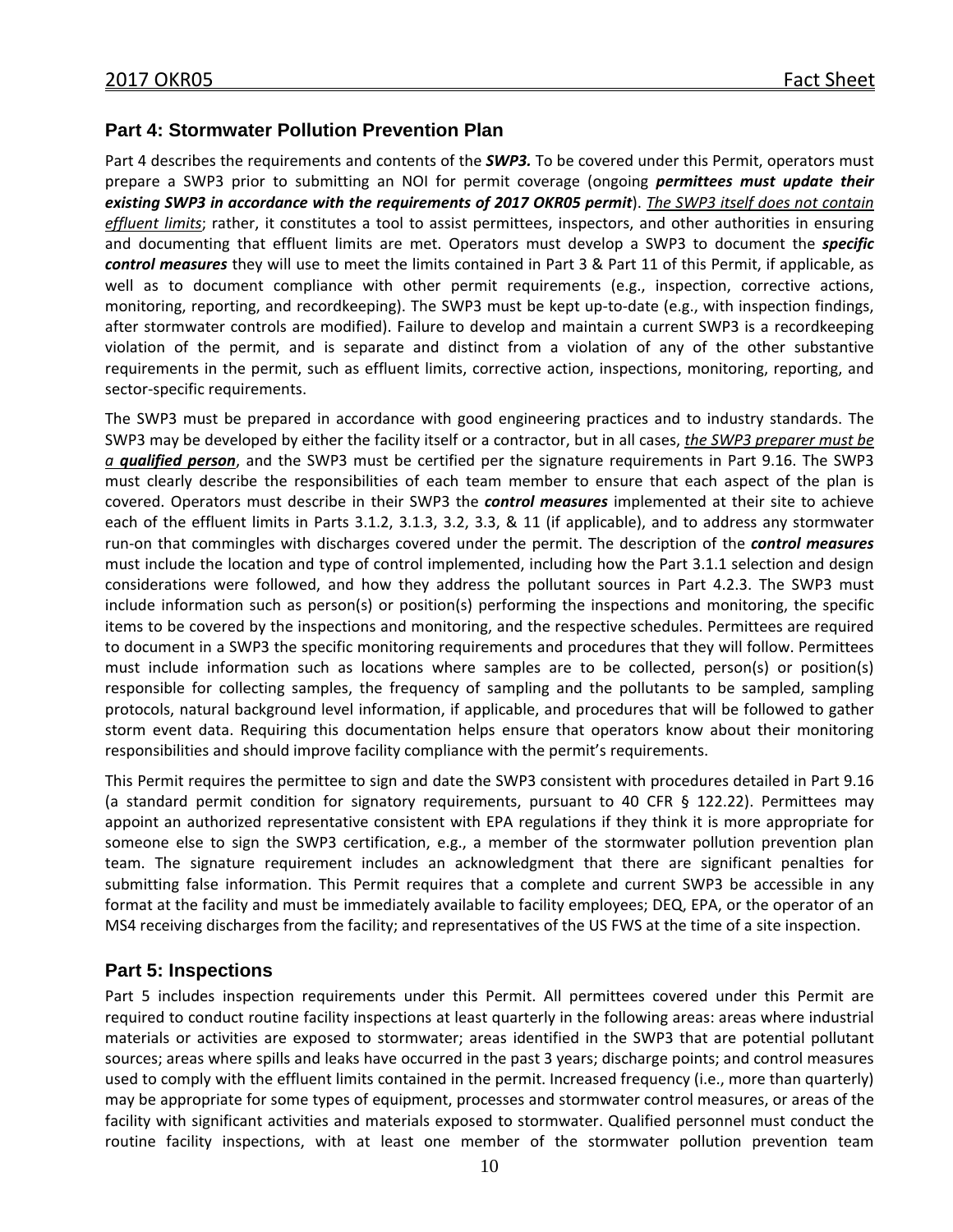#### **Part 6: Corrective Actions**

Part 6 describes the requirements and conditions that may trigger corrective actions. If operators find that any of the conditions in Part 6.1 of the permit have occurred, they are required to review and revise their SWP3 to eliminate the condition so that the permit's effluent limits are met and pollutant discharges are minimized. The corrective action triggering conditions in Part 6.2 require a SWP3 review to determine if any modifications are necessary to meet the effluent limits in the permit. When conditions exist that trigger corrective action, permittees must take immediate action to minimize or prevent pollutant discharges until a permanent solution is implemented. For the purpose of this Permit, this includes any action taken, or required to be taken, to (1) repair, modify or replace any stormwater control used at the site; (2) clean up and dispose of spills, releases or other deposits found on the site; and (3) remedy a permit violation.

# **Part 7: Monitoring Requirements**

Part 7 clarifies the procedures for monitoring requirements. This Permit requires that stormwater samples be collected, analyzed, and documented consistent with requirements of the permit. This Permit contains four types of monitoring requirements: quarterly visual monitoring; effluent limitations monitoring; impaired waters monitoring; and other monitoring required by DEQ.

Quarterly visual monitoring of stormwater discharges provides a useful and inexpensive means for permittees to evaluate the effectiveness of their control measures. Although the visual examination cannot assess the chemical properties of the stormwater discharged from the site, the examination will provide meaningful results upon which the permittee may act quickly. All industrial sectors covered by this Permit are required to conduct these visual examinations. The Permit requires that grab samples of stormwater discharges be collected and examined visually for the presence of color, odor, clarity, floating solids, settled solids, suspended solids, foam, oil sheen, and other obvious indicators of stormwater pollution. No analytical tests are required to be performed on these samples. The grab samples must be taken within the first 30 minutes or as soon as practicable after the occurrence of an actual discharge from the site (including documentation of why sampling was not practicable within the first 30 minutes, if applicable). If the visual monitoring shows any evidence of stormwater pollution, corrective action procedures must be initiated in accordance with Part 6 of the Permit.

An automatic sampler is not recommended for collecting samples for quarterly visual monitoring. That is because in addition to collecting the sample, it is important to make a note of anything you see at the discharge location that might influence the sample results. In addition, an automatic sampler cannot collect visual observations. In case of unsafe sampling conditions, or a facility with several sampling locations, automatic samplers may be used to collect samples within the first 30 minutes, triggered by the measurable storm event. Such must be documented in the SWP3.

Numeric effluent limitations have been included in previous versions of the OKR05 permit based on national effluent limitation guidelines for certain industry-specific discharges. Consistent with minimum monitoring requirements for NPDES permit limits established at 40 § CFR 122.44(i), monitoring for these parameters must be conducted at least once each year for the duration of permit coverage. Numeric effluent limitations are specified in the sector-specific requirements in Part 11. Monitoring for all parameters must be conducted according to the procedures in Part 7.1 unless otherwise noted.

This Permit also contains provisions for monitoring discharges to water quality impaired receiving waters. Operators must indicate in their NOI whether they discharge to an impaired water, and, if so, the pollutants causing the impairment, or any pollutants for which there is a TMDL or watershed plan in lieu of a TMDL. The appropriate impaired waters monitoring frequency is determined based on whether there is an established TMDL or watershed plan in lieu of a TMDL for the pollutant in the impaired water.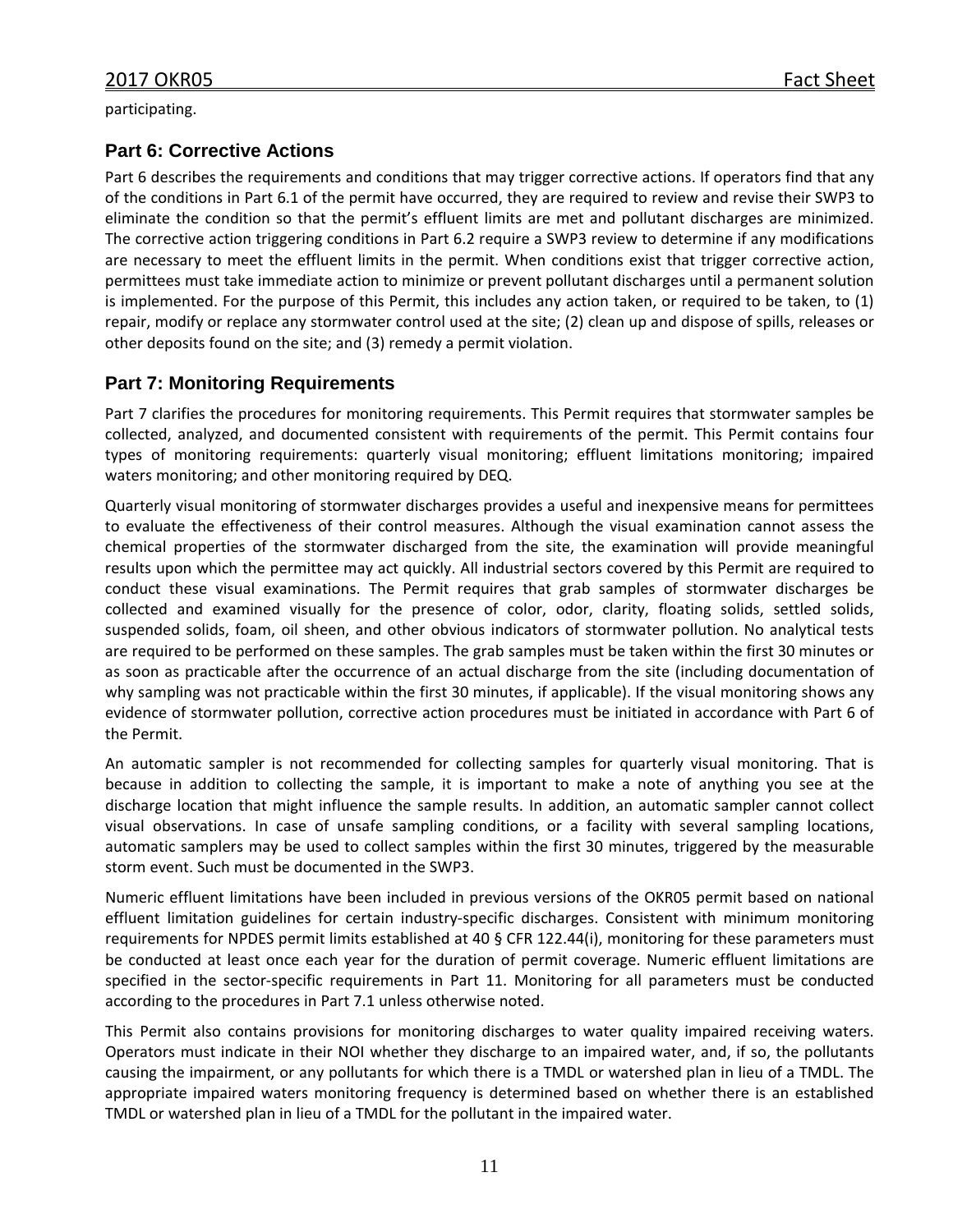If the pollutant of concern is detected but the permittee has determined that its presence is caused solely by natural background sources, the permittee may discontinue monitoring for that pollutant after the first year. The permittee must notify DEQ regarding discontinuation of monitoring due to non-detection of a pollutant or caused solely by natural background sources.

Natural background pollutants include those that occur naturally as a result of native soils, vegetation, wildlife, and/or groundwater. Natural background pollutants do not include legacy pollutants from earlier activity on permittee's site, or pollutants in run-on from neighboring sources that are not naturally occurring. The natural background exception applies to parameters such as metals derived from natural mineral deposits and nutrients attributable to background soil, vegetation, or wildlife sources. Natural background levels cannot be attributed to run-on from non-natural sources such as other industrial sites or roadways.

To support a determination that the pollutant's presence is caused solely by natural background sources, you must document and maintain with the SWP3, as required by Part 4.5:

- An explanation of why the presence of the pollutant of concern in the discharge is not related to the activities or materials at the facility; and
- Data and/or studies that tie the presence of the pollutant of concern in the discharge to natural background sources in the watershed.

This explanation must include any data previously collected that provides the levels of natural background pollutants in a reference site. The following is a list of the types of information that should be considered to support a rationale for the natural background exception:

- Map showing the reference site location in relation to facility along with available land cover information;
- Reference site and facility site elevation;
- Available geology and soil information for reference and facility sites;
- Photographs showing reference site vegetation;
- Reference site reconnaissance survey data regarding presence of roads, outfalls, or other humanmade structures; and
- Records from relevant state or federal agencies indicating no known mining, forestry, or other human activities upstream of the reference site.

The background concentration of a pollutant in runoff from a non-human impacted reference site, located in the same watershed, should be determined by evaluating ambient monitoring data or by using information from a peer-reviewed publication or a local, state, or federal government publication specific to runoff or stormwater in the immediate region. Studies that are in other geographic areas, or are based on clearly different topographies or soils, are not appropriate. When no data are available, and there are no known sources of the pollutant, the background concentration should be assumed to be zero. In cases where historic monitoring data from a site are used for generating a natural background value, and the site is no longer accessible or able to meet reference site acceptability criteria, then there must be documentation (e.g., historic land use maps) that the site met reference site criteria (indicating absence of human activity) during the time data collection occurred.

The justification for this exception must be kept on-site with the facilities' SWP3 (see Part 4.5 of OKR05), and made available to DEQ on request. DEQ may review permittees' determinations that source of pollutant of concern is solely based on natural background concentrations, and disallow the exception if DEQ finds the documentation is inadequate and the facility will need to continue to monitor in accordance with Part 7.2.3.1.

In case of non-availability of data on natural background, the permittee may perform/conduct monitoring the natural background pollutant concentrations once per quarter from a non-human impacted reference site, located in the same watershed, concurrently with required impaired waters monitoring. After monitoring for four quarters and adequately determining that the source of pollutant are from the natural background (the